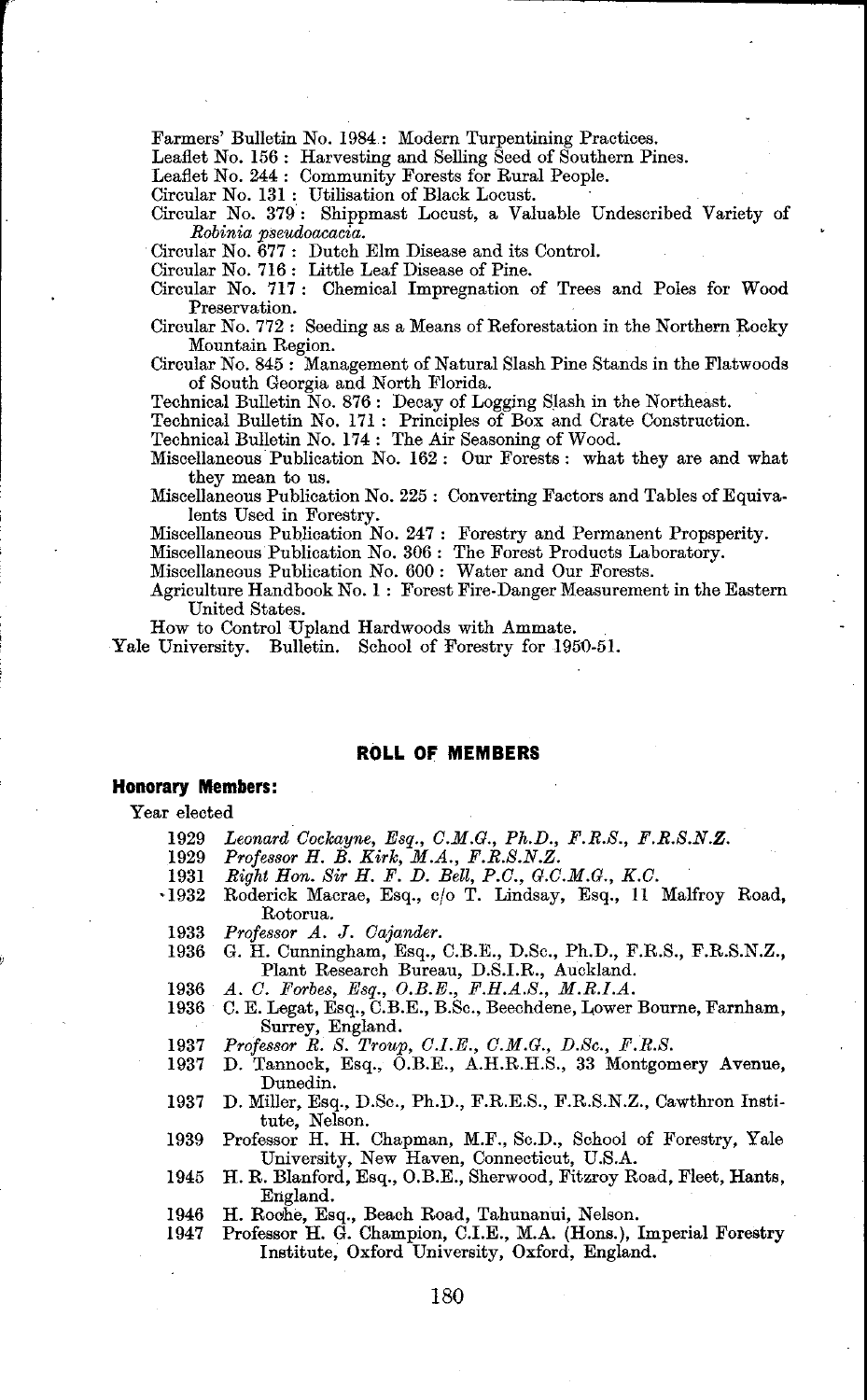### **Members:**

- Allsop, F., Forest Research Institute. Private Bag, Whakarewarewa, Rotorua. -<br>Barker, C. S., Railway Forestry Office, Private Bag, Wellington.<br>Bington. C. N.Z. Farcet Service, D.O. Beg, 140, Nelson.
- 
- Biggs, C., N.Z. Forest Service, P.O. Box **149,** Nelson.
- d'~irch, T. T. C., N.Z. Forest Service, C.P.O. Box **1028,** Wellington. **r** Buchanan. J. A., N.Z. Forest Service Training Centre, Private Bag, Whaks- rewarewa, Rotorua. -
	- Campbell, R. D., **22** Platina Street, Remuera, Auckland, **S.E.2.**
	-
- Collett, R. B., N.Z. Forest Service, P.O. Box **25,** Hokitika. < Cooney, E. A., Selwyn Plantation Board, P.O. Box **48,** Darfield. Cutten, E. Y., Forest Research Institute, Private Bag, Whakarewarewa,. Rotorua.
- $\checkmark$  Darby, S. A. C., N.Z. Forest Service, P.O. Box 387, Palmerston North.
- **<sup>p</sup>**Dolamore, N. J., N.Z. Forest Service, C.P.O. Box **1028,** Wellington (for. re-addressing).

Duff, G., Forest Research Institute, Private Bag, Whakarewarewa, Rotorua. - Entrican, A. R., N.Z. Forest Service, C.P.O. Box 1028, Wellington.

- 
- Entrican, A. R., N.Z. Forest Service, C.P.O. Box **1028,** Wellington. r Fail, V. T., Afforestation Proprietory Ltd., P.O. Box **131,** Taupo. Fcnton, R. G., Church Farm, Gringley on the Hill, Nr. Doncaster, Yorks., England.
	- Field, J. F., **58** Avenal Street, Invercargill.
- \$Forbes, **A.** C., Forest Research Institute, Private Bag, Whakarewarewa, Rotorua.

Foresman, J. W., N.Z. Forest Service, Kaingaroa Forest, Private Bag, Rotorua. - Foster, F. W., Onehuka Road, Lower Hutt.

Foweraker, C. E., Canterbury University College, P.O. Box **1026,** Christchurch. Goudie, H. A., P.O. Box **25,** Rotorua. -

- $\sqrt{\frac{1}{10}}$  Hinds, H. V., Forest Research Institute, Private Bag, Whakarewarewa, Rotorua.
- **<sup>v</sup>**Hocking, G. H., N.Z. Forest Service, P.O. Box **387,** Palmerston North. Holloway, J. T., N.Z. Forest Service, P.O. Box **513,** Christchurch.
- 
- **b4** Hutchinson, F. E., N.Z. Forest Products Ltd., P.O. Box **14,** Tokoroa.-
- Johnson, **J.,** N.Z. Forest Service, C.P.O. Box **1028,** Wellington. Jolliffe, W. H., N.Z. Forest Service, C.P.O. Box **1028,** Wellington.
- 
- **r.** Jones, Owen, **1** Selwyn Street, Tauranga. -
- **i** Latter, H. B., State Advances Corporation, Wellington.
- **4** Lysaght, J. F., N.Z. Forest Service, P.O. Box **942,** Auckland. McGavock, A. D., **4338** Papanui Road, Christchurch.
- 
- McKee, M. H. D., N.Z. Forest Service, Waipa Sawmill, Private Bag, Rotorua.-

- McKinnon, A. D.,.N.Z. Forest Service, P.O. Box 69, Invercargill. <br>
Moorhouse, R. B. N.Z. Forest Products Ltd., P.O. Box 14, Tokoroa.-
- 
- **d** Perham, A. N., Palfrey Street, Upper Hutt. **<sup>v</sup>**Poole, A. L., N.Z. Forest Service, C.P.O. Box **1028,** Wellington. Rawlings, G. B., Forest Research Institute, Private Bag, Whakarewarewa,- Rotorua.
	- Reid, J. S., N.Z. Forest Service, C.P.O. Box **1028,** Wellington.
	- Sando, C. T., N.Z. Forest Service, C.P.O., Box **1028,** Wellinpton.
	- Sexton, A. N., N.Z. Forest Service. P.O. Box **211,** Rotorua.- Skipworth, **M.** R., Botanic Gardens, Dunedin.
	-

**L/** . **2.** ,,.\ ( -

- Smith, C. M., Botany Division, **8** The Terrace, Wellington. Stewart, E. V., **16** Standen Road, Karori, Wellington.
- 
- Gutherland, Miss M., Extension Division, Dept. of Agriculture, Wellington.
- **<sup>w</sup>**Syme, J. W., N.Z. Forest Service, Waipa Sawmill, Private Bag, Rotorua..
- 
- Thompson, T. S., N.Z. Forest Service, P.O. Box **149,** Nelson. Thornson, A. P., N.Z. Forest Service, P.O. Box **211,** Rotama.- Ward, W. C., N.Z. Forest Service, C.P.O. Box **1028,** Wellington. Wickett, H. C., 11 Second Avenue, New Norfolk, Tasmania.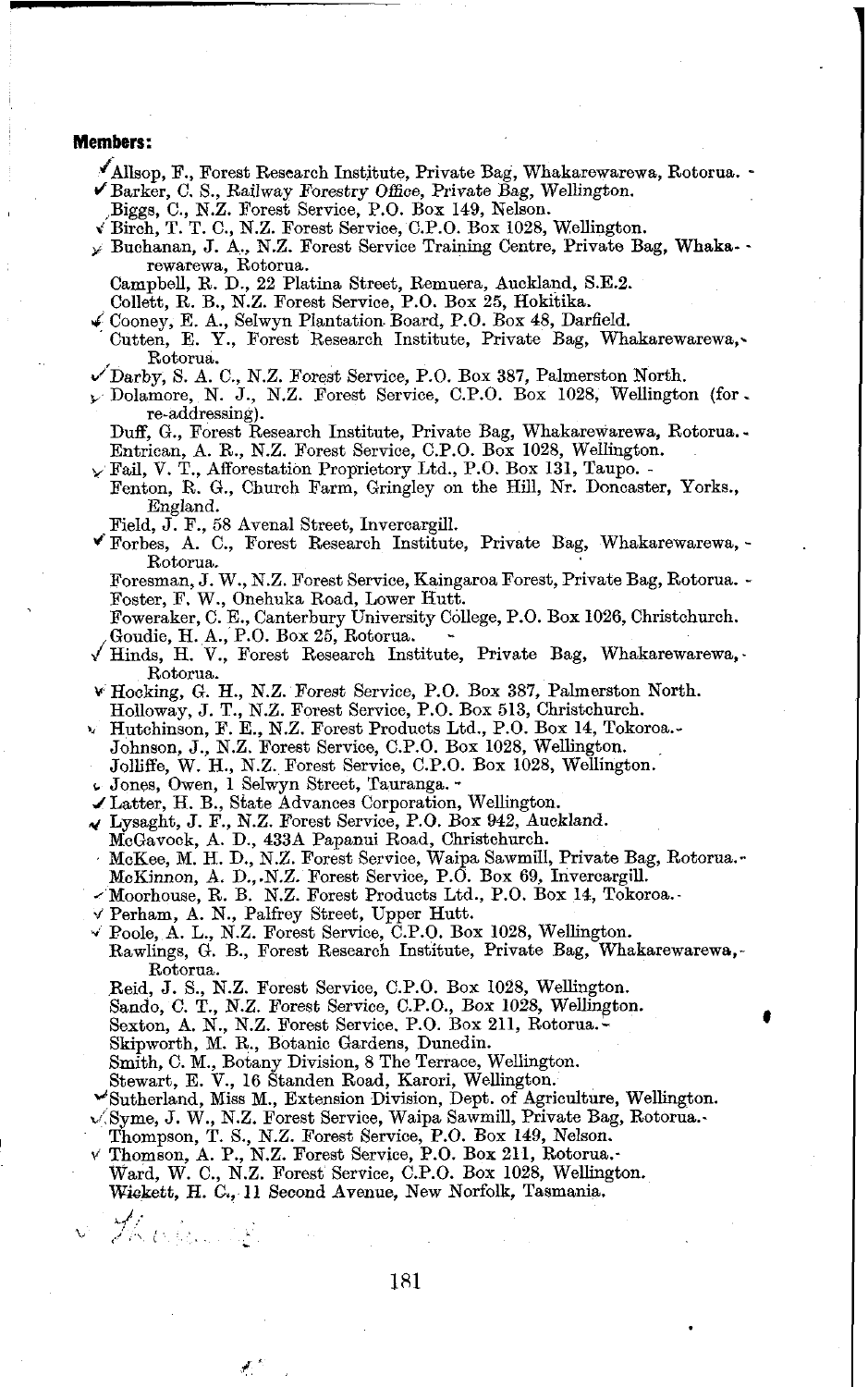#### **Associate Members:**

Allison, K. W., **73** Lonsdale Street, Mornington, Dunedin.

Anderson, W. S., Whakatane Board Mills Ltd., Te Teko. -

- Armitage, M. F., N.Z. Forest Service, P.O. Box **149,** Nelson.
- 

Baigent, P. L., **118** Rutherford Street, Nelson.

Barnett, H. A. T., Forest Research Institute, Private Bag, Whakarewarewa,. Rotorua.

Barnett, M. J., Parks and Reserves Dept., City Council, Christchurch.

Blake, E. R., N.Z. Forest Service, P.O. Box **211,** Rotorua.-

- 
- Blithe, **D.** M., N.Z. Forest Service, P.O. Box **191,** Masterton. Bridgeman, C. O., N.Z. Forest Service, Golden Downs, Private Bag, Nelson. 4 Boardman, W., N.Z. Forest Service, C.P.O. Box **1028,** Wellington.
	-
	- Bronte, J. M., P.O. Box **8,** Upper Hutt, Wellington. Buckett; M. R., N.Z. Forest Products Ltd., P.O. Box **1884,** Auckland.
	-
	- Buckingham, F. O., N.Z. Forest Service, P.O. Box 23, Riverton, Southland.<br>Campbell, J. S. J., Tasman Forests Ltd., R.M.D., Upper Moutere, Nelson.<br>Carter, W. G. S., N.Z. Forest Service, C.P.O. Box 1028, Wellington.<br>Collett,
	-
	-
	- Colquhoun, D. N., N.Z. Forest Service, Eyrewell State Forest, Private Bag, Rangiora.

- 
- Conway, M. J., N.Z. Forest Service, P.O. Box 3, Reefton.<br>Cooney, H. J., N.Z. Forest Service, Westport.<br>Corkery, D. B., N.Z. Forest Service, National Park.<br>Craig, F. R. E., N.Z. Forest Service, Private Bag, Tikokino, Hawke' Cuff, C. H., N.Z. Forest Service, Private Bag, Dargaville.
- Currie, J. T., N.Z. Forest Products Ltd., Pinedale, Putaruru.-
	-
- Cruttwell, C. R., N.Z. Forest Service, P.O. Box **69,** Invercargill. wDavies, L. T., N.Z. Forest Service, P.O. Box **17,** Ohakune Junction.
	-
	- Dun, D. D., N.Z. Forest Service, P.O. Box **211,** Rotorua. Ewart, J. W., c/o Box **70,** New Plymouth (for re-addressing).
	- Faulkner, J. R., Matakana Island, P.O. Box **74,** Tauranga.-

Foley, T. A., N.Z. Forest Service, Eyrewell State Forest, Private Bag, Rangiora.

- **b** Glass, C. J., N.Z. Forest Products Ltd., Private Bag, Putarum.-
	- Gondie, K. A., N.Z. Forest Service, Waipa Sawmill, Private Bag, Rotorua.-
- Groome, A. G., N.Z. Forest Service, Kaingaroa Forest, Private Bag, Rotorua.. Grubb, J. B., N.Z. Forest Service, Wairapakau. Kaingaroa Forest, Private. . Bag, Rotorua.
- &dl, N., Forestry and Timber Bureau, Box **47,** Sydney, N.S.W.
- Harrison-Smith, J. L., Whakatane Board Mills Ltd., Te Teko.-
- **FIGHTSON SHARRY, OF H., WHATHARRY BOULD THIS LEAT, TO FORCE.**
- 
- Hoyte, C. B., N.Z. Forest Products Ltd., Private Bag, Putaruru.<br>
v Irvine, R. E., Forest Research Institute, Private Bag, Whakarewarewa,. Rotorua.
- ~Janson, R. W. G., N.Z. Forest Service, P.O. Box **387,** Palmerston North. Kenderdine, C. A. B., N.Z. Forest Service, Ahaura, Westland.
- **u** Kennedy, D., N.Z. Forest Service, P.O. Box **211,** Rotorua.-
- Lawn, J., N.Z. Forest Service, P.O. Box **25,** Hokitika.

√ ふあや シューラ

- Lawrence, R. J., N.Z. Forest Service, P.O. Box **348,** Napier. **V** Macarthur, R. S., N.Z. Forest Service, P.O. Box **513,** Christchurch.-
	- McDonald, F. J., Hickson's Impregnation Ltd., P.O. Box **2035,** Auckland.
- McEnaney, J. B., **87** Peel Street, Westport. *ur* McKibbin, W. J., N.Z. Forest Service, P.O. Box **38,** Te Kuiti.
	- Maplesden, P. W., N.Z. Forest Service, P.O. Box **942,** Auckland.
- $\checkmark$ Masters, S. E., Forest Research Institute, Private Bag, Whakarewarewa, Rotorua.
- **uP** Miller, F. L., Forest Research Institute, Private Bag, Whakarewarewa,- Rotorua.

Miller, J. T., N.Z. Forest Service, P.O. Box **387,** Palmerston North.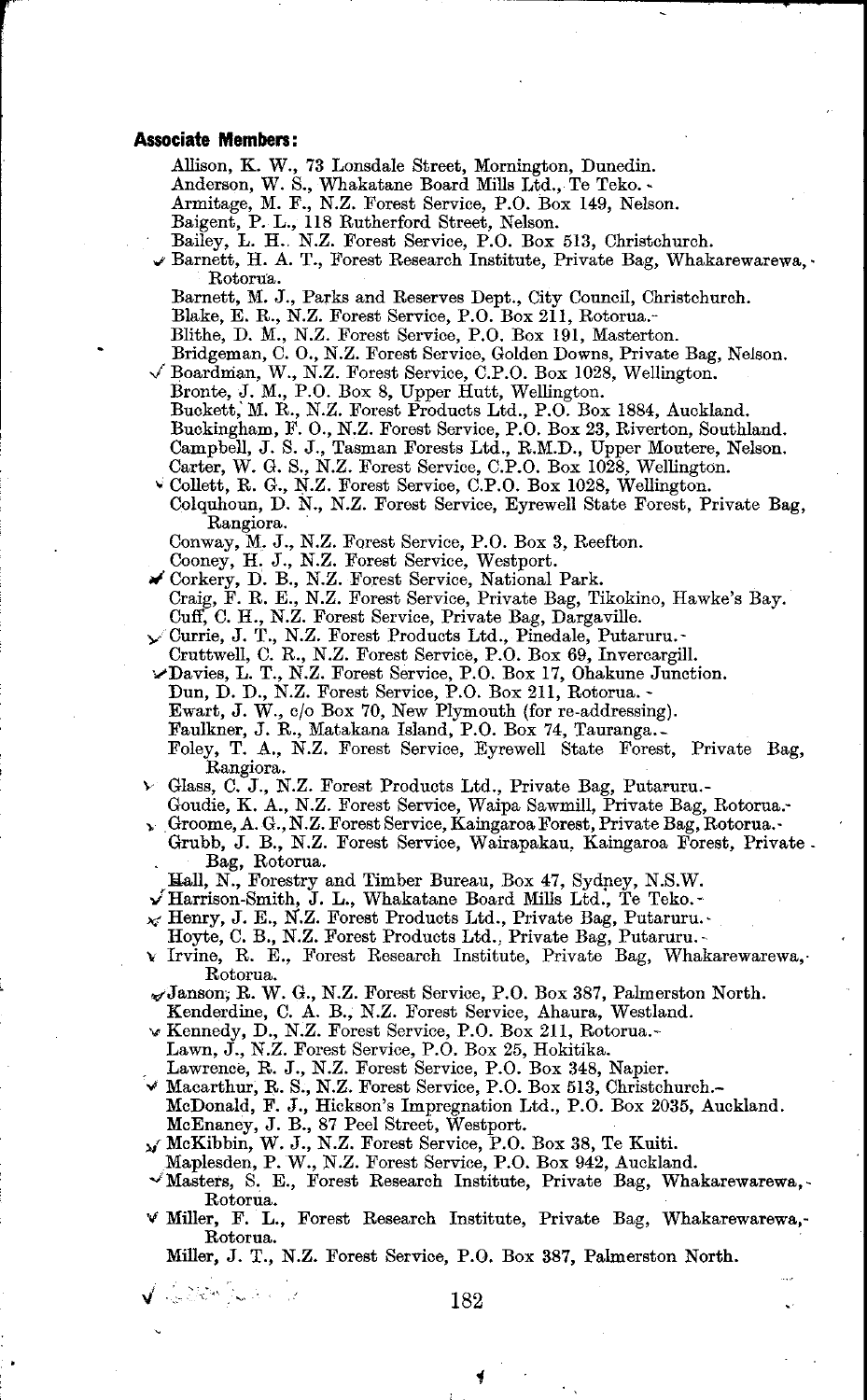Moore, A. M., **N.Z.** Forest Service, P.O. Box **393,** Gisbome.

Moorhouse, C. E., **N.Z.** Forest Service, Private Bag, Waihi.

Morgan, F. D., **N.Z.** Forest Service, C.P.O. Box **1028,** Wellington.

Mountain, C. G., Mount Stewart, Katikati, Bay of Plenty. -

Murrell, **N.** S., **N.Z.** Forest Service, P.O. Box **69,** Invercargill.

OgiIvie, **S.** C. O., **N.Z.** Forest Service, Mamaku..

Orman. H. R., Forest Research Institute, Private Bag, Whakarewarewa,. Rotoma.

Overington, J. R., **N.Z.** Forest Service, P.O. Box **211,** Rotorua.-

Perham, F. J., **N.Z.** Forest Service, P.O. Box **942,** Auckland.

Ranger, F. J., **N.Z.** Forest Service, P.O. Box **7,** Tapanui.

Reveirs, P. A., **N.Z.** Forest Service, P.O. Box **69,** Invercargill.

Reynolds, C. J. M., **N.Z.** Forest Service, P.O. Box **2,** Kaikohe.

Robinson, W. H., N.Z. Forest Service, Golden Downs, Private Bag, Nelson.

Rodger, J. R., **N.Z.** Forest Service, Eyrewell State Forest, Private Bag, Rangiora.

Scrivens, C. O., **N.Z.** Forest Service, P.O. Box **3,** Reefton.

\*' Stringer, T. E., **N.Z.** Forest Service, P.O. Box **78,** Thames. r Ure, J., **N.Z.** Forest Service, P.O. Box **211,** Rotorua. -

Verey, J. G. H., **N.Z.** Forest Service, P.O. Box **149,** Nelson.

Wade, A. C. B., c/o Police Station, Whangarei.

Wastney, A. W., Wakapuaka, Nelson.

White, **A.,** Parks and Reserves Dept., City Council, Lower Hutt.

Whitehead, P. S., **N.Z.** Forest Service, Galatea, via Rotorua.-

Williams, **A.** W., **N.Z.** Forest Service, **P.O.** Box **211,** Rotorua.-

Williams, R. W. M., **N.Z.** Forest Service, P.O. Box **47,** Otautau. Woodward, **A.** L., **N.Z.** Forest Service, Golden Downs, Private Bag, Nelson.

Wright, W. F., **N.Z.** Forest Service, C.P.O. Box **1028,** Wellington.

### **Student Members:**

BeII, J. P., Hickson's Impregnation Ltd., Marton.

Bell, Mrs. J. P. (nee Wilson), c/o Hickson's Impregnation Ltd., Marton.

**g** Bibby, Miss K. M., Forest Research Institute, Private Bag, Whakarewarewa, - Rotoma.

Brown, C. H., **N.Z.** Forest Service, Tikokino, Hawke's Bay. J Church, J. A., **N.Z.** Forest Service, Kaingaroa Forest, Private Bag, Rotorua.-

Chevis, **A.** F., N.Z. Forest Service, C.P.O. Box **1028,** Wellington.

Childs, **B.** H., **N.Z.** Forest Service, Kaingaroa Forest, Private Bag, Rotorua. -

Clifton, **N.** C., **N.Z.** Forest Service, C.P.O. Box **1028,** Wellington.

Cornwell, W. L., **27** Marewa Rd., Greenlane, Auckland, S.E.4.

Cunningham, A., **N.Z.** Forest Service, C.P.O. Box **1028,** Wellington. Penton, R. T., **N.Z.** Forest Service, C.P.O. Box **1028,** Wellington.

Grayburn, A. W., **N.Z.** Forest Service, Kaingaroa Forest, Private Bag,- Rotorua.

Grant, P. J., Forest Research Institute, Private Bag, Whakarewarewa,-Rotoma.

4 Groome, J. G., **N.Z.** Forest Service, P.O. Box **387,** Palmerston North.

Harris, J. M., 5 Breaker Bay Road, Wellington.

Hughes, J. W., Rai Valley, Marlborough. Janson, F. G., **N.Z.** Forest Service, P.O. Box **69,** Invercargill. Levy, J. W., School of Foresbry, Edinburgh University, Scotland.

Lloyd, R. C., **N.Z.** Forest Service, Great Barrier Island.

Natthews, L. J., Weed Research Officer, Dept. of Agriculture, Wellington. Molloy, *G.* J., N.Z. Forest Service, C.P.O. Box **1028,** Wellington.

McKelvey, P. J., School of Forestry, Edinburgh University, Scotland. Nelson, E. W., **N.Z.** Forest Service, Waipa Sawmill, Private Bag, Rotorua.- Perham, B. W., N.Z. Forest Service, Waipa Sawmill, Private Bag, Rotorua. Pullar, D., Forest Research Institute, P.B. Whakarewarewa, Rotorua.